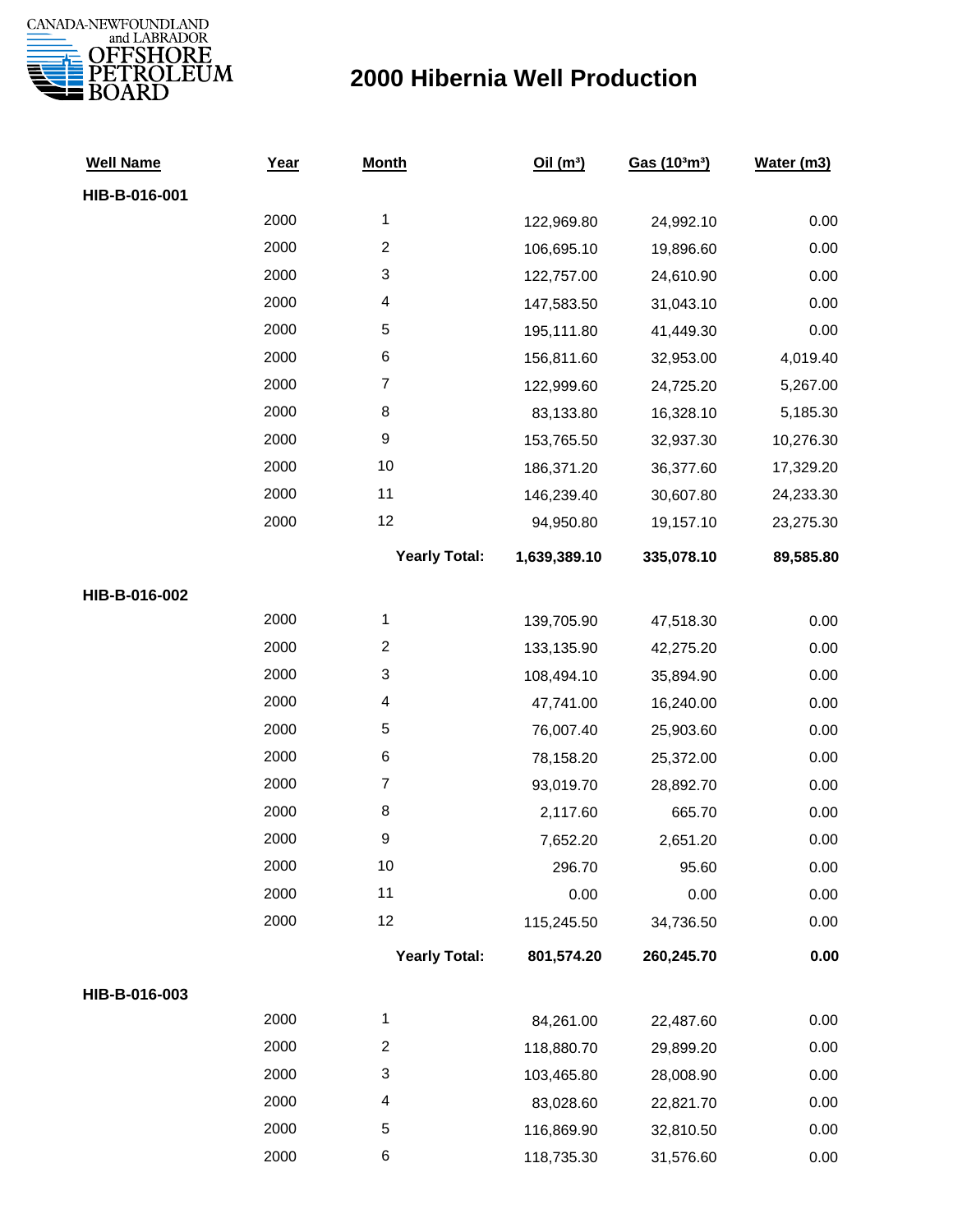

| <b>Well Name</b> | Year | <b>Month</b>            | Oil(m <sup>3</sup> ) | Gas (103m3) | Water (m3) |
|------------------|------|-------------------------|----------------------|-------------|------------|
|                  | 2000 | $\overline{7}$          | 132,254.70           | 33,621.70   | 0.00       |
|                  | 2000 | 8                       | 59,820.90            | 15,124.80   | 0.00       |
|                  | 2000 | 9                       | 114,514.20           | 31,895.50   | 0.00       |
|                  | 2000 | 10                      | 100,451.90           | 25,540.10   | 0.00       |
|                  | 2000 | 11                      | 75,368.10            | 19,020.40   | 0.00       |
|                  | 2000 | 12                      | 130,340.70           | 32,256.70   | 0.00       |
|                  |      | <b>Yearly Total:</b>    | 1,237,991.80         | 325,063.70  | 0.00       |
| HIB-B-016-004Z   |      |                         |                      |             |            |
|                  | 2000 | $\mathbf 1$             | 104,886.60           | 24,144.70   | 0.00       |
|                  | 2000 | $\overline{c}$          | 71,102.80            | 15,156.60   | 0.00       |
|                  | 2000 | 3                       | 96,484.50            | 21,692.50   | 0.00       |
|                  | 2000 | 4                       | 119,637.40           | 27,835.40   | 0.00       |
|                  | 2000 | 5                       | 138,870.80           | 34,550.60   | 0.00       |
|                  | 2000 | 6                       | 108,739.80           | 26,827.70   | 0.00       |
|                  | 2000 | $\overline{7}$          | 96,545.70            | 22,630.90   | 0.00       |
|                  | 2000 | 8                       | 71,469.90            | 16,525.90   | 0.00       |
|                  | 2000 | 9                       | 87,126.10            | 21,211.60   | 0.00       |
|                  | 2000 | 10                      | 104,882.70           | 24,173.70   | 0.00       |
|                  | 2000 | 11                      | 101,094.00           | 24,485.50   | 0.00       |
|                  | 2000 | 12                      | 85,427.90            | 19,935.70   | 0.00       |
|                  |      | <b>Yearly Total:</b>    | 1,186,268.20         | 279,170.80  | 0.00       |
| HIB-B-016-008    |      |                         |                      |             |            |
|                  | 2000 | 12                      | 11,908.00            | 2,985.50    | 0.00       |
|                  |      | <b>Yearly Total:</b>    | 11,908.00            | 2,985.50    | 0.00       |
| HIB-B-016-011    |      |                         |                      |             |            |
|                  | 2000 | $\mathbf{1}$            | 36,642.50            | 10,657.80   | 235.20     |
|                  | 2000 | $\overline{\mathbf{c}}$ | 64,087.70            | 15,882.10   | 324.80     |
|                  | 2000 | 3                       | 97,647.20            | 24,334.70   | 2,281.30   |
|                  | 2000 | 4                       | 76,239.60            | 19,317.50   | 2,553.40   |
|                  | 2000 | 5                       | 115,878.30           | 36,652.40   | 2,123.90   |
|                  | 2000 | 6                       | 78,184.40            | 30,235.60   | 3,391.80   |
|                  | 2000 | 7                       | 99,236.20            | 42,495.00   | 3,171.80   |
|                  | 2000 | 8                       | 70,887.40            | 39,288.70   | 2,026.90   |
|                  | 2000 | 9                       | 73,224.20            | 38,419.70   | 919.10     |
|                  | 2000 | 10                      | 85,795.70            | 55,082.30   | 1,911.80   |
|                  | 2000 | 11                      | 60,222.70            | 46,183.40   | 1,589.80   |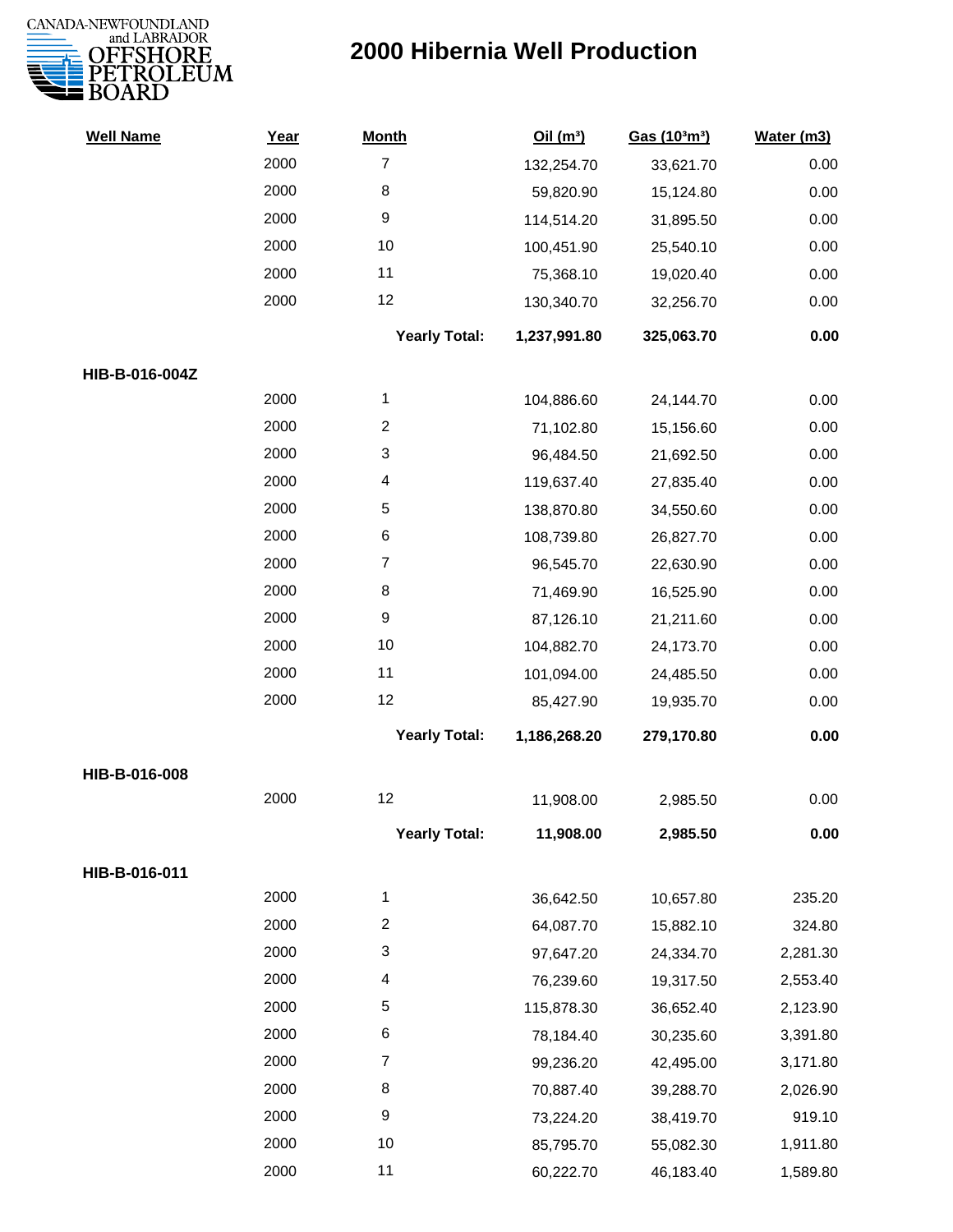

| <b>Well Name</b> | Year | <b>Month</b>         | Oil(m <sup>3</sup> ) | Gas (103m3) | Water (m3) |
|------------------|------|----------------------|----------------------|-------------|------------|
|                  | 2000 | 12                   | 48,348.90            | 33,785.40   | 8,459.90   |
|                  |      | <b>Yearly Total:</b> | 906,394.80           | 392,334.60  | 28,989.70  |
| HIB-B-016-012    |      |                      |                      |             |            |
|                  | 2000 | $\boldsymbol{2}$     | 1,102.20             | 810.30      | 33.70      |
|                  |      | <b>Yearly Total:</b> | 1,102.20             | 810.30      | 33.70      |
| HIB-B-016-014    |      |                      |                      |             |            |
|                  | 2000 | 1                    | 174,349.60           | 43,857.20   | 0.00       |
|                  | 2000 | $\overline{c}$       | 159,218.00           | 38,375.60   | 0.00       |
|                  | 2000 | 3                    | 172,002.10           | 47,087.60   | 0.00       |
|                  | 2000 | 4                    | 123,228.20           | 35,460.50   | 0.00       |
|                  | 2000 | 5                    | 113,171.30           | 38,891.30   | 0.00       |
|                  | 2000 | 6                    | 77,729.70            | 33,402.80   | 0.00       |
|                  | 2000 | $\overline{7}$       | 76,030.10            | 33,608.40   | 0.00       |
|                  | 2000 | 8                    | 68,296.10            | 33,245.70   | 0.00       |
|                  | 2000 | $\boldsymbol{9}$     | 122,436.50           | 47,875.30   | 0.00       |
|                  | 2000 | 10                   | 104,333.70           | 60,146.70   | 0.00       |
|                  | 2000 | 11                   | 96,948.40            | 61,284.70   | 0.00       |
|                  | 2000 | 12                   | 69,203.80            | 43,330.40   | 0.00       |
|                  |      | <b>Yearly Total:</b> | 1,356,947.50         | 516,566.20  | 0.00       |
| HIB-B-016-017    |      |                      |                      |             |            |
|                  | 2000 | $\mathbf{1}$         | 96,058.10            | 25,555.50   | 0.00       |
|                  | 2000 | $\overline{c}$       | 0.00                 | 0.00        | 0.00       |
|                  | 2000 | 3                    | 51,063.80            | 12,027.60   | 0.00       |
|                  | 2000 | 4                    | 74,742.60            | 19,373.40   | 0.00       |
|                  | 2000 | 5                    | 77,584.50            | 20,397.60   | 0.00       |
|                  | 2000 | 6                    | 55,332.40            | 13,407.80   | 0.00       |
|                  | 2000 | $\overline{7}$       | 55,725.80            | 13,107.80   | 0.00       |
|                  | 2000 | 8                    | 36,889.00            | 8,787.60    | 0.00       |
|                  | 2000 | $\boldsymbol{9}$     | 58,891.00            | 15,878.30   | 0.00       |
|                  | 2000 | 10                   | 62,533.10            | 14,928.10   | 0.00       |
|                  | 2000 | 11                   | 59,656.90            | 14,133.60   | 0.00       |
|                  | 2000 | 12                   | 63,583.40            | 13,913.20   | 0.00       |
|                  |      | <b>Yearly Total:</b> | 692,060.60           | 171,510.50  | 0.00       |
| HIB-B-016-018    |      |                      |                      |             |            |
|                  | 2000 | $\boldsymbol{7}$     | 44,066.10            | 8,638.40    | 3,415.80   |